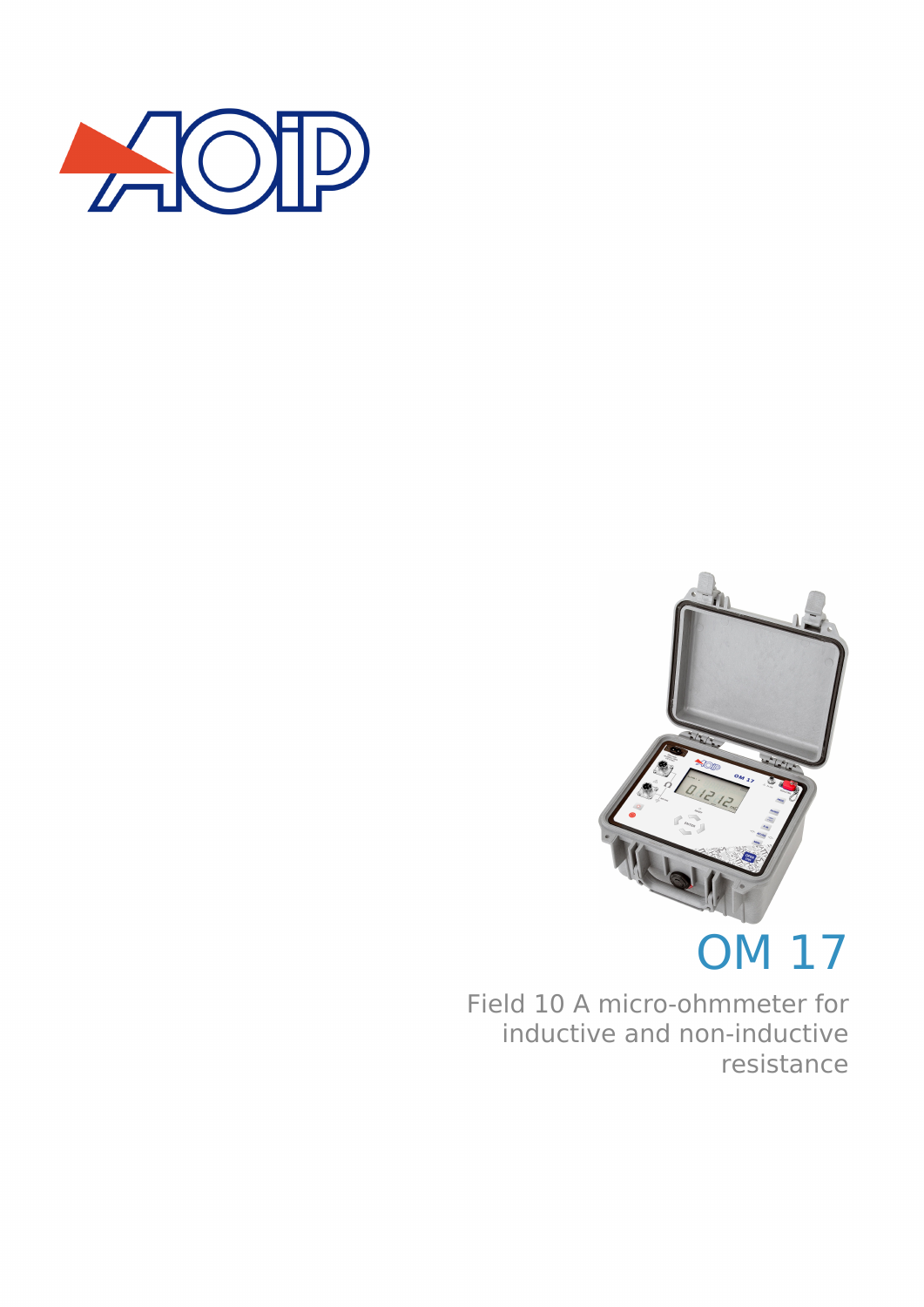

Succeeding OM 16, OM 17 offers upgraded performances, in particular for inductive resistance measurements: Granted with a greater autonomy, OM 17 allows longer test campaigns to be performed at 10 A with continuous current (up to 60 min) and offers faster current loading of coil resistances (stabilization time < 2 s). Easy to use, it carries out 4-wire measurements of inductive and non-inductive resistance with a continuous or pulse current up to 10 A. Offering a high precision of 0.05% and a 0.1 µΩ resolution, it has a different ranges selectable from 5 mΩ to 2.5 kΩ.

# Description

Designed for field use -in workshops or outdoors-, OM 17 micro-ohmmeter is a field instrument, whose performances are as high as a laboratory instruments'. Succeeding OM 16, OM 17 offers upgraded performances, in particular for inductive resistance measurements: Granted with a greater autonomy, OM 17 allows longer test campaigns to be performed at 10 A with continuous current (up to 60 min) and offers faster current loading of coil resistances (stabilization time < 2 s). Easy to use, it carries out 4-wire measurements of inductive and noninductive resistance with a continuous or pulse DC current up to 10 A. Offering a high precision of 0.05% and a 0.1 µΩ resolution, it has a different ranges selectable from 5 mΩ to 2.5 kΩ.

### Key features:

- 4-wire measurement of inductive and non-inductive resistance
- Continuous or pulse DC current, from 1 mA to 10 A
- Precision: 0.05% Reading
- Automatic EMF compensation
- Ambient temperature compensation (measured or programmed)
- Compensation of metal temperature coefficient
- Choice of reference temperature
- 2 programmable thresholds with visual and sound alarm
- Memory: 1,000 measurements identified
- Ideal for long tests at 10 A continuous over transformers

Easy to use, rugged and protected against rough environment (IP 53 when opened / IP 64 when closed, lockable measurement plugs), OM 17 is widely recommended for indoor and outdoor use in many industries:

- Aerospace
- Energy field
- Domestic electrical appliances
- Cable manufacturing
- Telecommunication
- Electronics
- Automotive industry
- Railway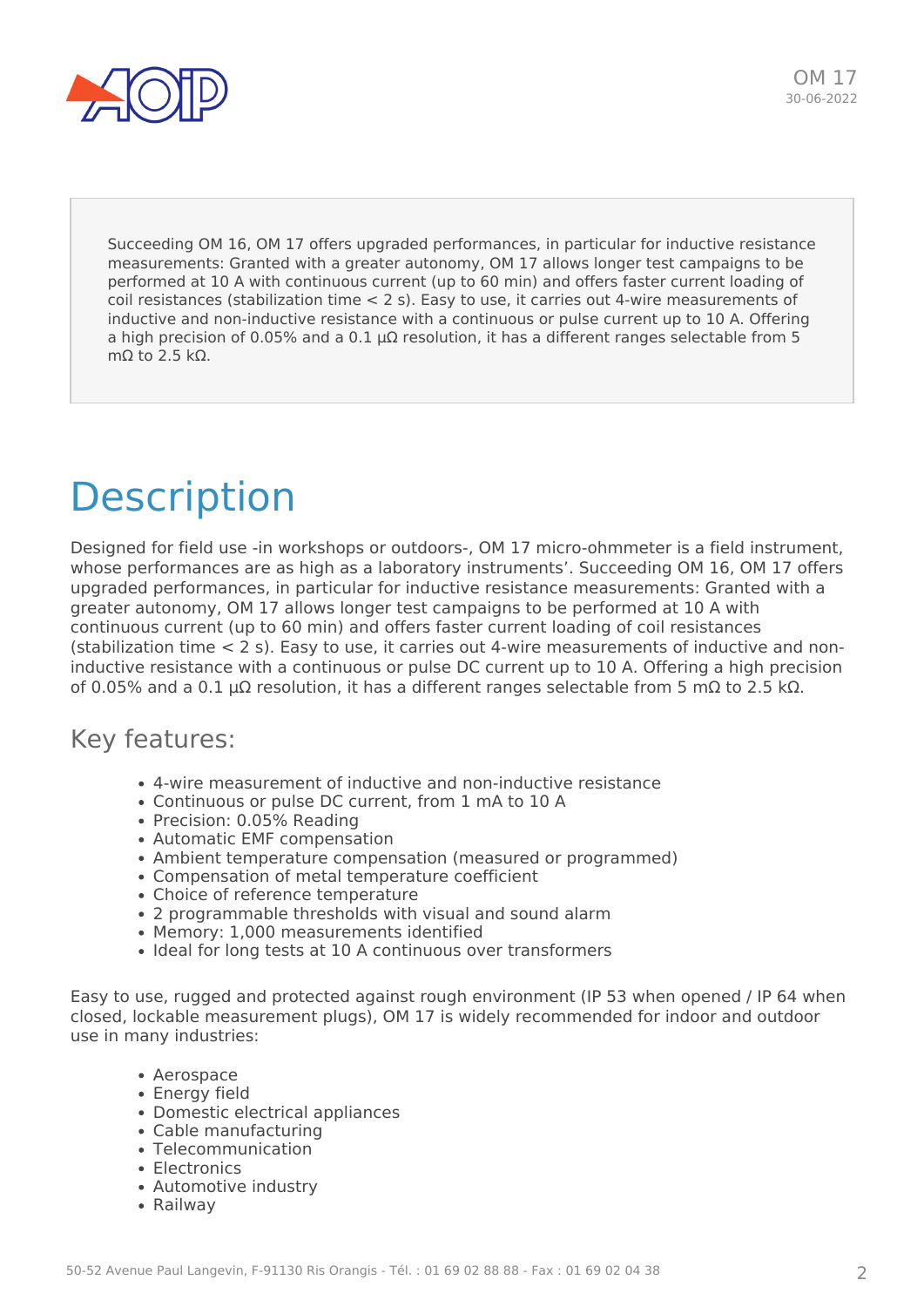

### Various fields of applications

- Metallization and earth bonding control
- Welding quality control
- Contact resistance measurement (low voltage connectors, relays…)
- Test of electronic components
- Coil, transformer and motor resistance measurement, loss and heat rise calculation
- Non-twisted and twisted cable resistivity measurement and length calculation
- Railway and electric network maintenance

#### Two current waveforms

#### Continuous DC current

- Inductive resistance and coils
- Automatic trigger of measurements when using a trigger test probe
- EMF compensation before measurements

#### Courant pulsé

- Non-inductive resistance
- Automatic trigger of measurements as continuity is established 1 operator needed
- Automatic current shutdown at the end of a measurement
- EMF compensation before every measurement

## Configuration and display

All parameters are user-programmable, either directly through the instrument interface or via software (LOG OM, available in option) : Measuring current, range, resistance type, unit, reference temperature, alarm threshold value & status and calculation... OM 17 large display informs the operator in real time about the measurement itself and the measuring conditions. Any detection of range overshoot, open circuit or low battery is indicated by LEDs and message displayed on the screen. Before every measurement, EMFs are measured and automatically removed for a greater accuracy of measurements. For non-inductive resistances, a single operator is enough to perform the measurement since it will be automatically triggered once continuity is established between the two points. The user can also set the metal nature or its temperature coefficient, the reference temperature and the ambient temperature. The ambient temperature might be also measured by an external temperature probe. Battery-powered, OM 17 has a high storage capacity of 1,000 measurements to be read directly on the display or via Log OM software. Protection up to 250 V is ensured at every measurement terminal, while any overrange, open circuit or empty battery signal detected is notified by LEDs and messages displayed.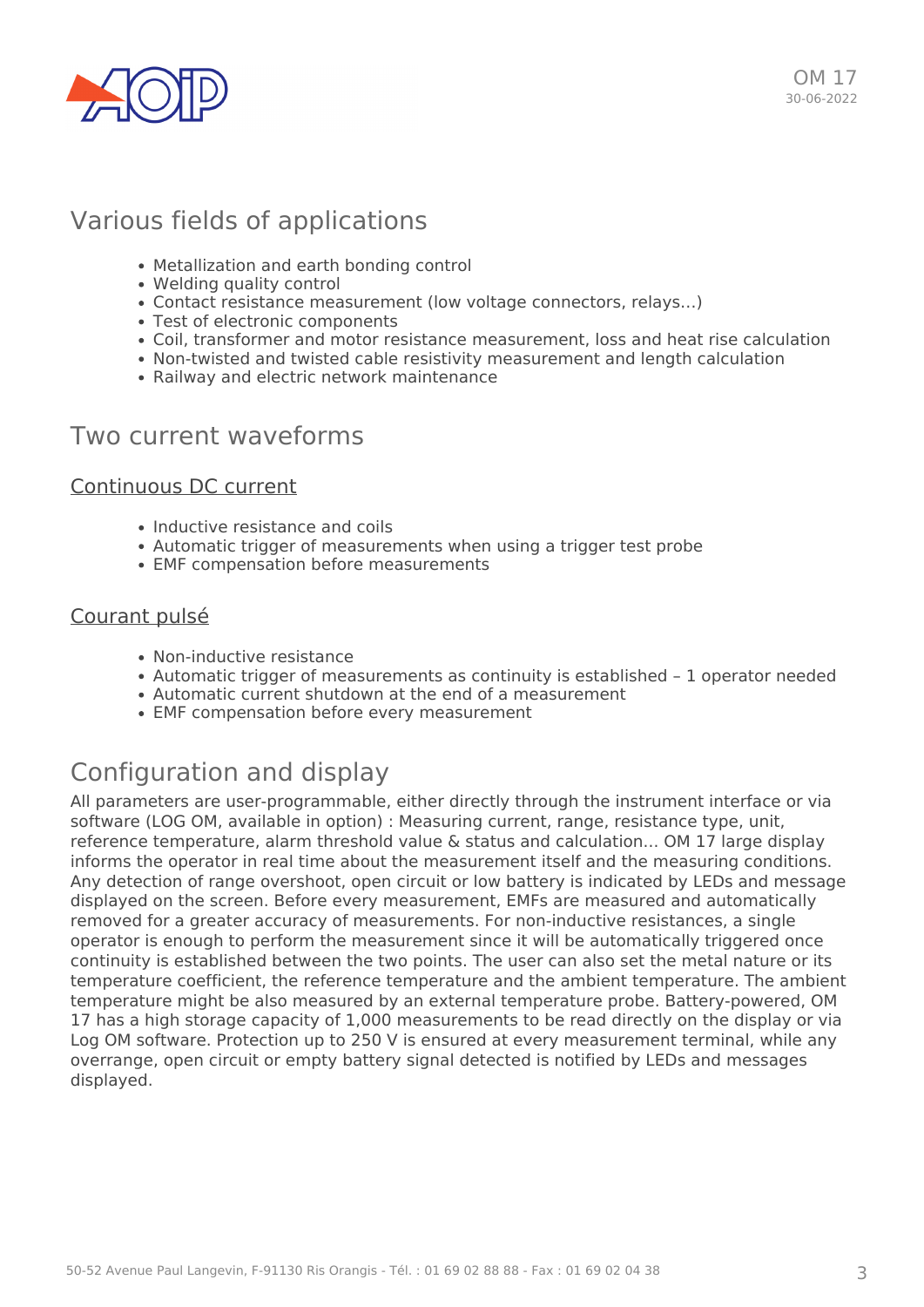

# **Specifications**

# Performances and technical specifications @23°C ±5°C

*Uncertainty is given in % of reading + fixed value.*

| Measurement<br>range   | Resolution            | Accuracy / 1 year<br>$(23^{\circ}C \pm 5^{\circ}C)$ | Measuring current | Voltage drop |
|------------------------|-----------------------|-----------------------------------------------------|-------------------|--------------|
| 5 m $\Omega$           | $0.1 \mu\Omega$       | $0.05 \% + 1 \mu\Omega$                             | 10A               | 50 mV        |
| $25 \text{ mA}$        | $1 \mu\Omega$         | $0.05 \% + 3 \mu\Omega$                             | 10A               | 250 mV       |
| $250 \text{ m}\Omega$  | $10 \mu\Omega$        | $0.05 \% + 30 \mu\Omega$                            | 10A               | 2.5V         |
| $2500 \text{ m}\Omega$ | $0.1 \text{ mA}$      | $0.05 \% + 0.3 \text{ m}\Omega$                     | 1A                | 2.5V         |
| $25 \Omega$            | $1 \text{ mA}$        | $0.05 \% + 3 m\Omega$                               | 100 mA            | 2.5V         |
| $250 \Omega$           | $10 \text{ m}\Omega$  | $0.05 \% + 30 m\Omega$                              | 10 <sub>mA</sub>  | 2.5V         |
| $2500 \Omega$          | $100 \text{ m}\Omega$ | $0.05 \% + 300 \text{ m}\Omega$                     | 1 <sub>mA</sub>   | 2.5V         |

### Resistance measurement

Automatic or manual selection of measurement range Possible excess over the nominal range:

- 5 mΩ range: + 20 %
- $\cdot$  25 mΩ range: + 20 %

Maximum voltage between the terminals in an open circuit: 7 V Current waveform: Continuous or pulse DC current

### Ambient temperature measurement for Tref compensation

| Type  | Resolution      | Precision / 1 year (23°C   Comment<br>$\pm 5^{\circ}$ C) |                                                                 |
|-------|-----------------|----------------------------------------------------------|-----------------------------------------------------------------|
| Pt100 | $0.1^{\circ}$ C | $0.5^{\circ}$ C                                          | Measured with external<br>Pt100 or value entered<br>by keyboard |

## Typical measurement campaigns of inductive resistances (on rotors / stators  $1-3$  m<sup>3</sup>)

| <b>Tested coil</b> | <b>Typical measured</b><br>value ( $m\Omega$ ) | 1st measure<br>delay (s) | $\sf Total$<br>campaign<br>duration<br>(minutes) | <b>Nb</b><br>measures<br>executed | Configuratio<br>n |
|--------------------|------------------------------------------------|--------------------------|--------------------------------------------------|-----------------------------------|-------------------|
|--------------------|------------------------------------------------|--------------------------|--------------------------------------------------|-----------------------------------|-------------------|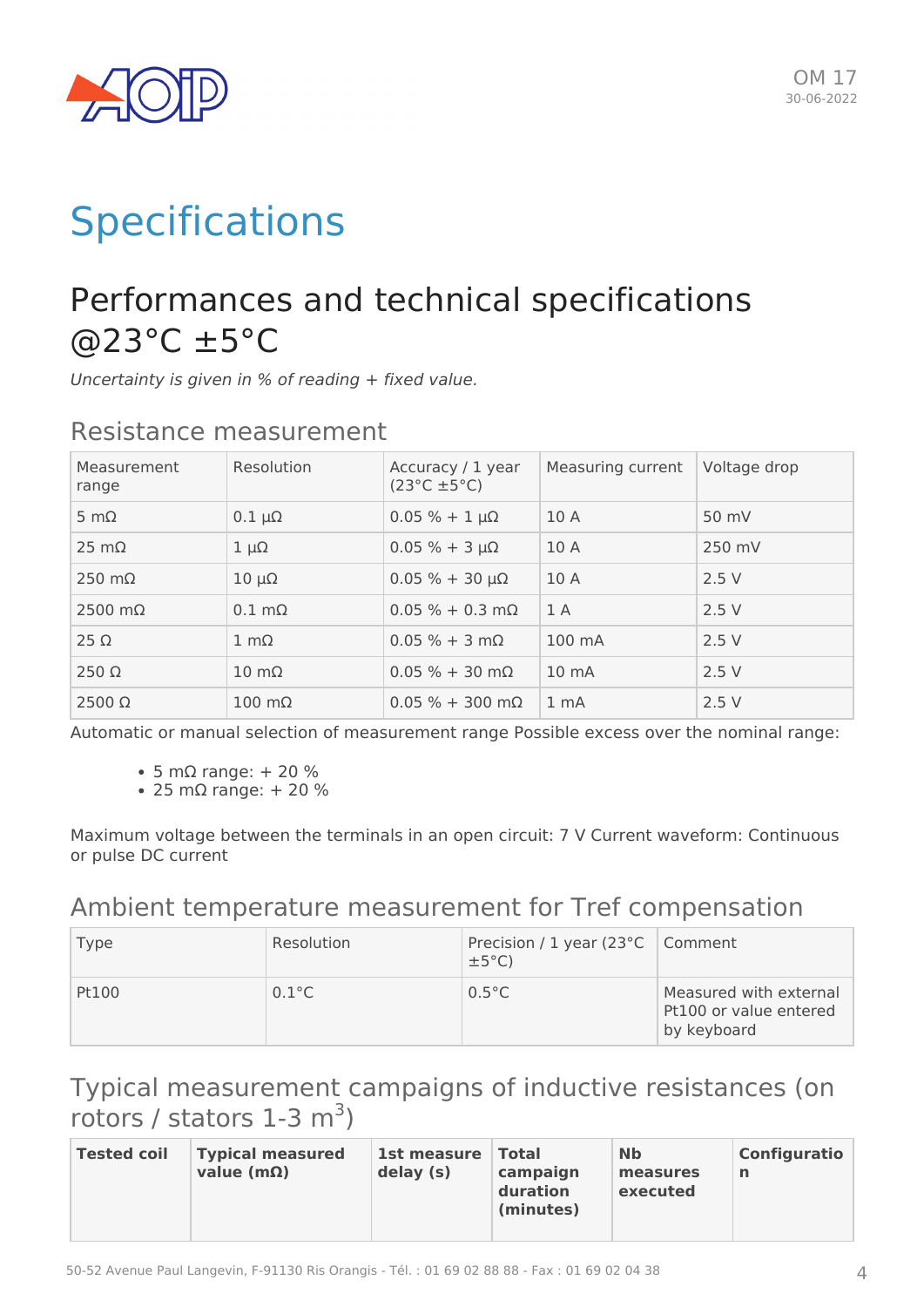

| Ré<br><b>OM 17</b><br><b>Type</b><br>sistance      |                  |            | <b>OM</b><br>16                  | <b>OM</b><br>17 | <b>OM</b><br>16 | <b>OM</b><br>17 | <b>OM</b><br>16 | <b>OM</b><br>17                             | <b>OM</b><br>16                   | Rang<br>e                                                                       | Curre<br>nt           |      |
|----------------------------------------------------|------------------|------------|----------------------------------|-----------------|-----------------|-----------------|-----------------|---------------------------------------------|-----------------------------------|---------------------------------------------------------------------------------|-----------------------|------|
| $\mathbf{1}$<br>rotor<br>phase<br>$(-0, 5)$<br>H)  | $1 \text{ mA}$   | 1.237<br>1 | $1.2371^{(1)}$<br>$1.2382^{(2)}$ |                 | < 1             | $\sim$ 2        | > 20            | $\sim$ 40<br>$S^{(1)}$ ~<br>20<br>$s^{(2)}$ | >10,0<br>00                       | $\widetilde{\phantom{m}}$<br>320(1)<br>$\widetilde{\phantom{m}}$<br>$150^{(2)}$ | $5 \, \text{m}\Omega$ | 10 A |
| $\mathbf{1}$<br>stator<br>phase<br>$(-0, 5)$<br>H) | $3 \text{ mA}$   | 3.000<br>8 | 3.0008                           |                 | < 1             | $\sim$ 2        | > 30            | < 1                                         | $\geq$<br>15,00<br>$\mathbf 0$    | < 500                                                                           | $5 \text{ m}\Omega$   | 10 A |
| Transf   150<br>$o (-1)$<br>H)                     | $m\Omega$        | 150.1<br>3 | 150.13                           |                 | < 2             | $\sim$ 3        | > 45            | < 2                                         | $\geq$<br>22,50<br>$\overline{0}$ | $\,<$<br>1,000                                                                  | 250<br>$m\Omega$      | 10 A |
| 3<br>motor<br>phase<br>S                           | 980<br>$m\Omega$ | 980.3      | 980.3                            |                 | < 1             | $\sim$ 2        | >10             | >10                                         | $\,>$<br>5,000                    | $\,>$<br>5,000                                                                  | 2,500<br>$m\Omega$    | 1 A  |

(1) Measurement at cold condition, at instrument start (2) Measurement at hot condition, after a 1st test campaign

## Further features

| Resistance types                               | • Inductive resistances: Coils,<br>transformers, motor windings, twisted<br>cables<br>• Non-inductive resistances: Earth<br>bonding, coating, contact résistances,<br>non-twisted cables                                                                                                                                            |
|------------------------------------------------|-------------------------------------------------------------------------------------------------------------------------------------------------------------------------------------------------------------------------------------------------------------------------------------------------------------------------------------|
| Measurement trigger conditions                 | Manual or automatic trigger allowing a single<br>operator to be able to perform measurements                                                                                                                                                                                                                                        |
| <b>EMFs</b>                                    | Automatic compensation of EMF parasites before<br>each measurement for a greater accuracy                                                                                                                                                                                                                                           |
| Temperature compensation                       | - Ambient temperature Tamb, measured with<br>external Pt100 (or entered by the user -<br>Programmed reference temperature Tref, to which<br>the measured value is converted: $R(Tref)$ =<br>[R(Tamb) * (1 + α * Tref)] / [1 + α * Tamb] - Metal<br>material, whose temperature coefficient can be<br>entered by the user $(\alpha)$ |
| Temperature coefficient beyond operating range | <10% accuracy/°C (from 0 to18°C and from 28 to<br>$50^{\circ}$ C)                                                                                                                                                                                                                                                                   |
| Alarms                                         | 2 programmable thresholds with visuel and sound<br>signal                                                                                                                                                                                                                                                                           |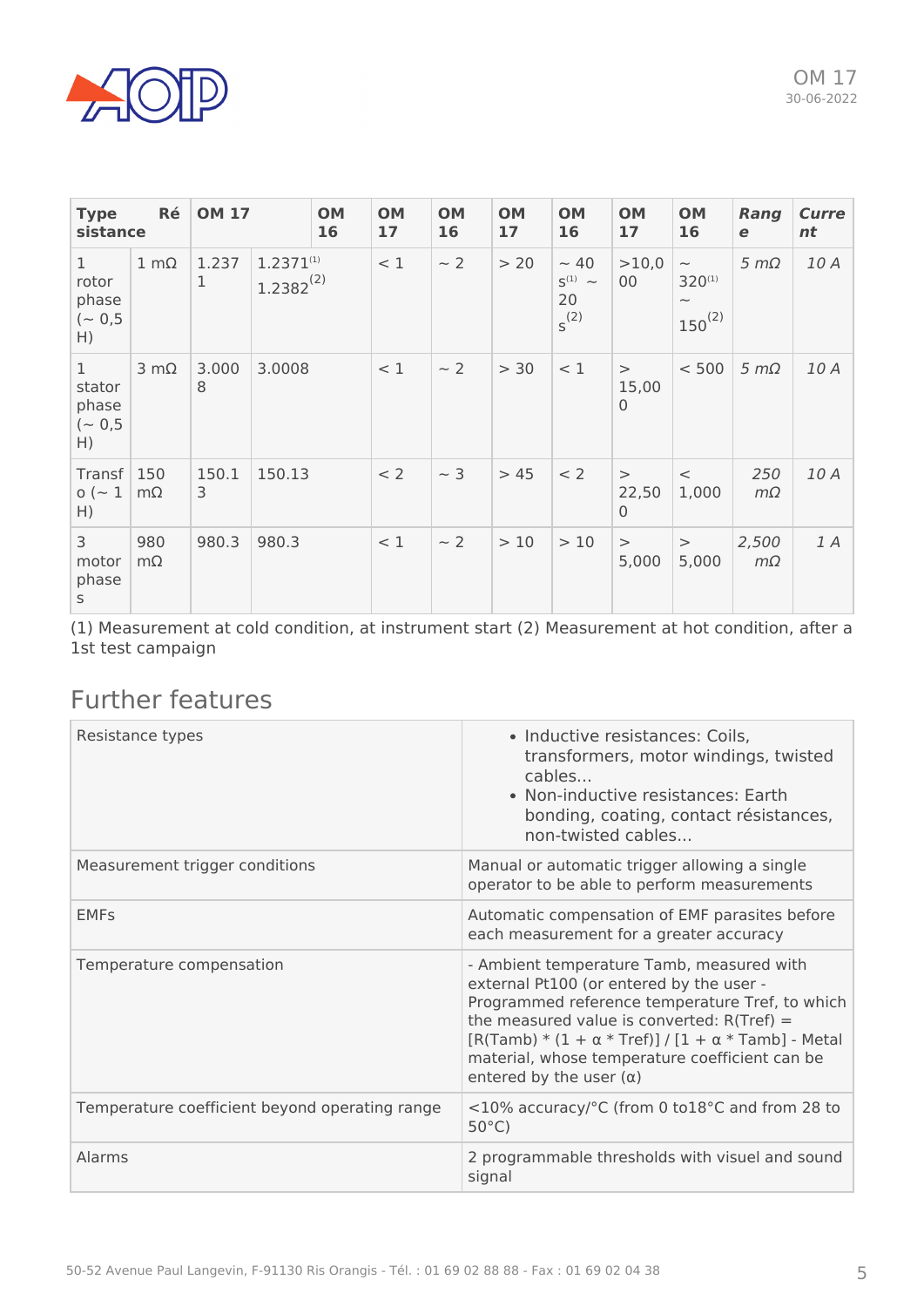

### General specifications

| Size L x W x H      | 270 x 250 x 180 mm                                                                                                                                               |
|---------------------|------------------------------------------------------------------------------------------------------------------------------------------------------------------|
| Weight              | 4 kg                                                                                                                                                             |
| Power supply        | 100 to 240 V (50 / 60 Hz)                                                                                                                                        |
| <b>Battery</b>      | Type: Ni/Mh 8.5 Ah (Taille D) Charging time: 5 h<br>Battery life: $> 5000$ values (pulse current), $> 60$<br>min (10 A continuous current, 250 m $\Omega$ range) |
| Communication ports | <b>RS 232</b>                                                                                                                                                    |
| Storage capacity    | 1,000 measurements identified by numbers<br>Memory reading directly on the display, via<br>software or printer                                                   |

## Environmental specifications

| Reference range            | 23°C $\pm$ 5°C (RH: 45 to 75 % w/o condensing)          |
|----------------------------|---------------------------------------------------------|
| Operating reference range  | 0 to 50 $^{\circ}$ C (RH: 20 to 75 % w/o condensing)    |
| Limit operating range      | -10°C to +55°C (RH: 10 to 80 % w/o condensing)          |
| Storage temperature limits | -40°C to +60°C (-15°C to +50°C with battery<br>charged) |
| IP protection              | IP53 opened / IP64 closed, according to EN 60529        |

## Safety specifications

- Protections **Electronic protection up to 250 V for** 'voltage' wires
	- Fuse protection for 'current' wires
	- Protection against 'current' circuit breaking during inductive resistance measurements

Rated voltage and the control of the God V

Electric safety EN 61010-1

EMC conformity